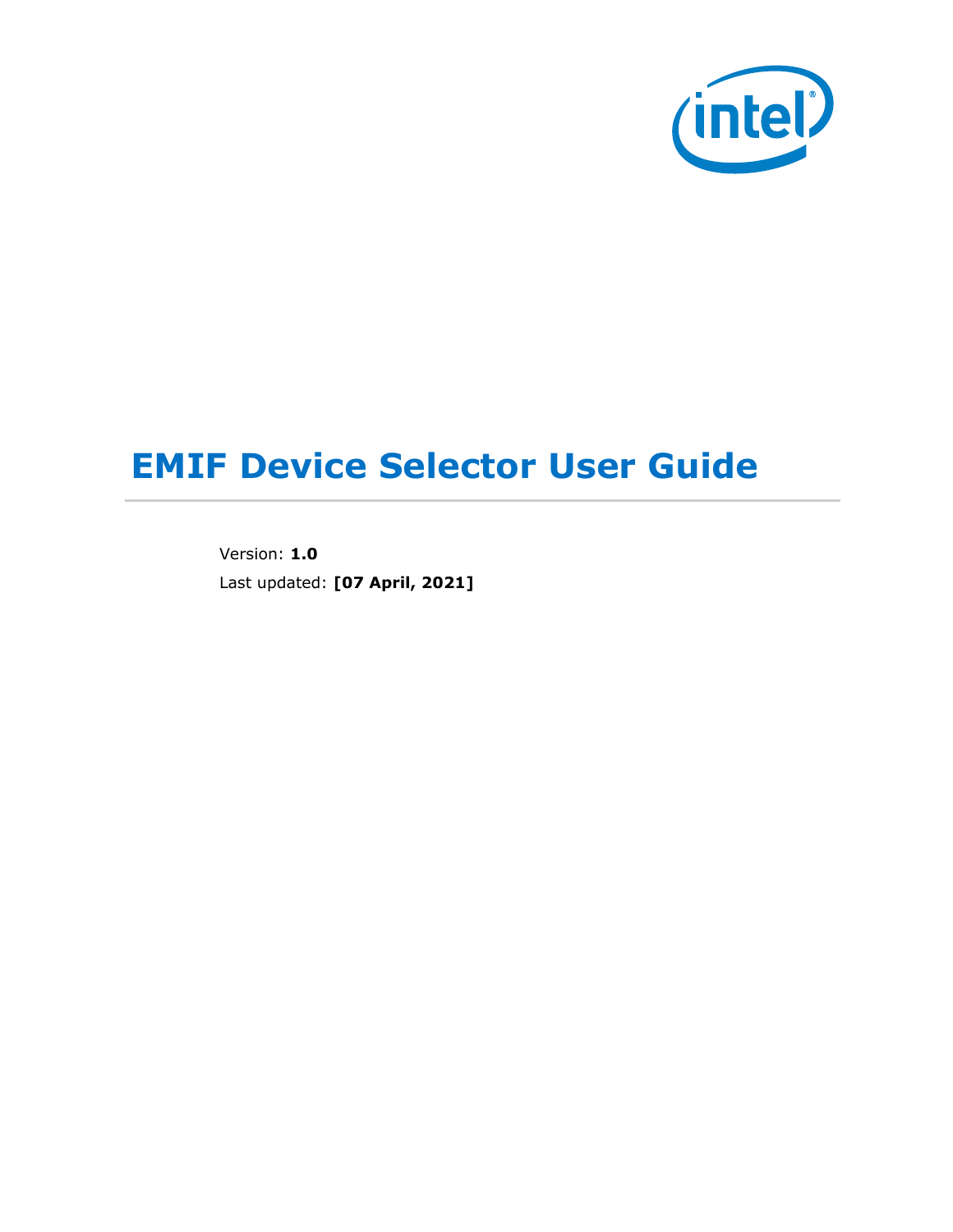

You may not use or facilitate the use of this document in connection with any infringement or other legal analysis concerning Intel products described herein.

No license (express or implied, by estoppel or otherwise) to any intellectual property rights is granted by this document.

All information provided here is subject to change without notice. Contact your Intel representative to obtain the latest Intel product specifications and roadmaps.

The products described may contain design defects or errors known as errata which may cause the product to deviate from published specifications. Current characterized errata are available on request.

Intel, the Intel logo, Agilex, Altera, Arria, Cyclone, Enpirion, eASIC, easicopy, MAX, Nios, Quartus, Stratix words and logos are trademarks of Intel Corporation or its subsidiaries in the U.S. and/or other countries. Intel warrants performance of its FPGA and semiconductor products to current specifications in accordance with Intel's standard warranty, but reserves the right to make changes to any products and services at any time without notice. Intel assumes no responsibility or liability arising out of the application or use of any information, product, or service described herein except as expressly agreed to in writing by Intel. Intel customers are advised to obtain the latest version of device specifications before relying on any published information and before placing orders for products or services.

\*Other names and brands may be claimed as the property of others.

Copyright © 2021, Intel Corporation. All rights reserved.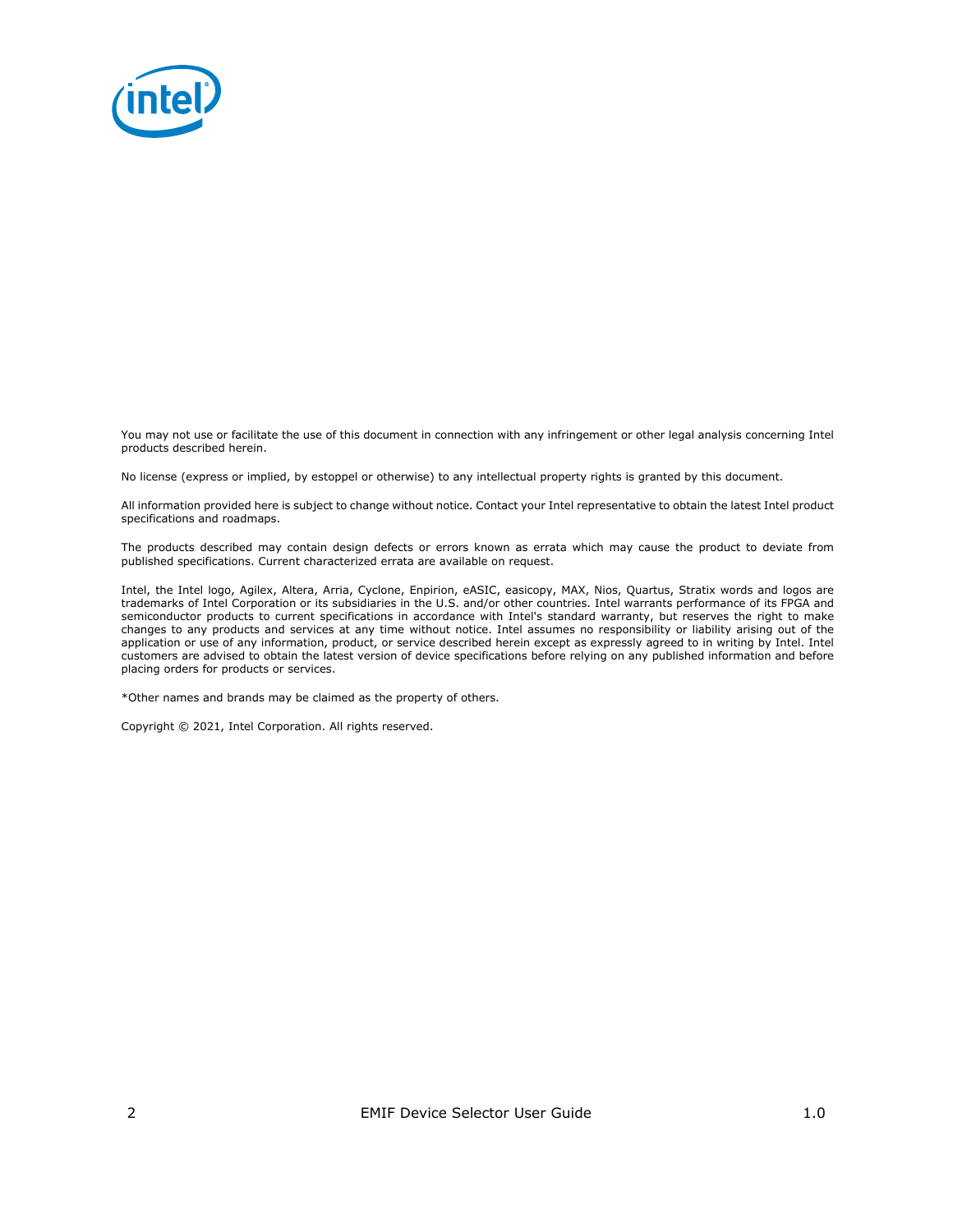

### **Contents**

| 2.0 | Entering Your Requirements Into the EMIF Device Selector Tool 6 |  |
|-----|-----------------------------------------------------------------|--|
|     |                                                                 |  |
|     |                                                                 |  |
|     |                                                                 |  |
|     |                                                                 |  |
|     |                                                                 |  |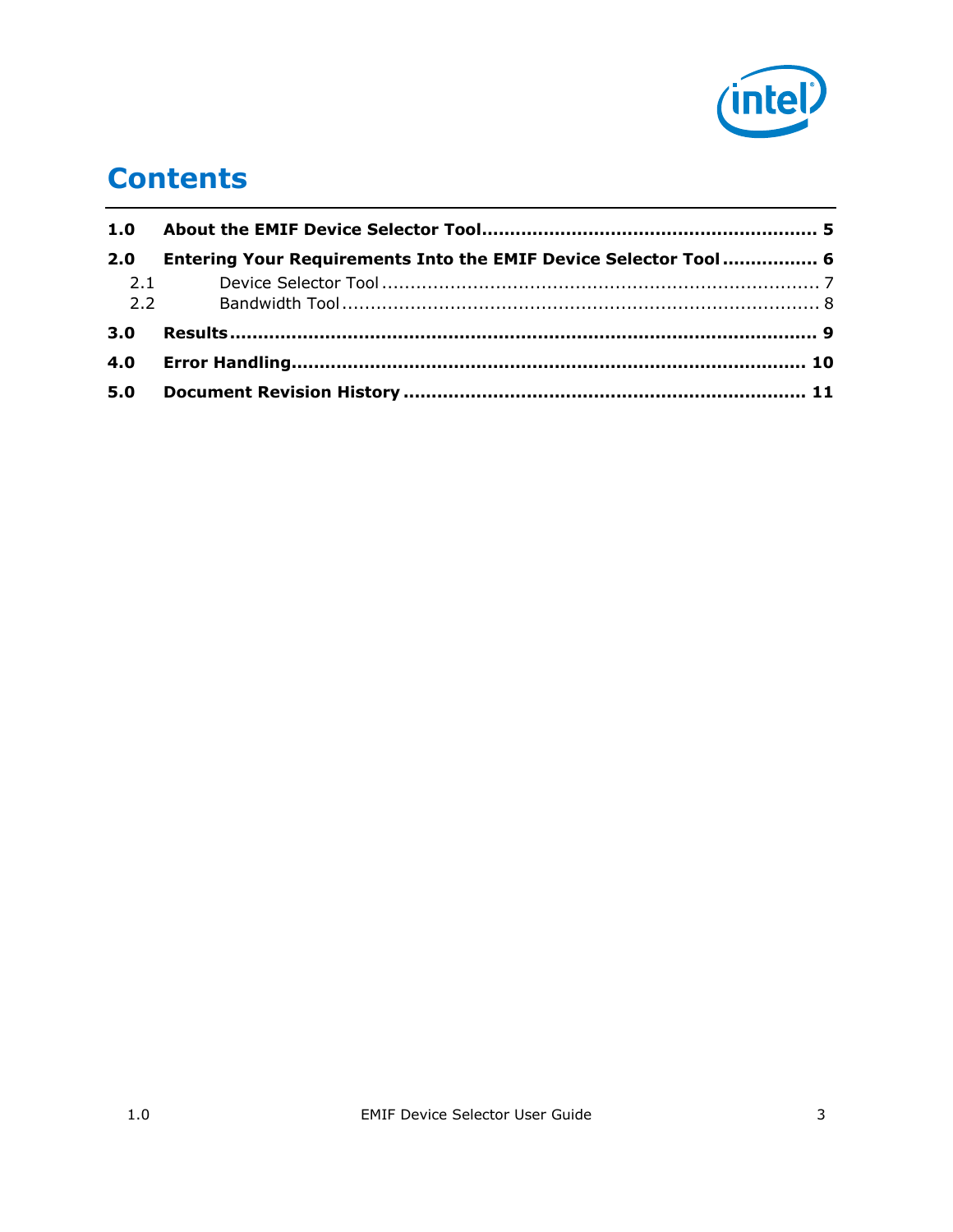

## **List of Figures**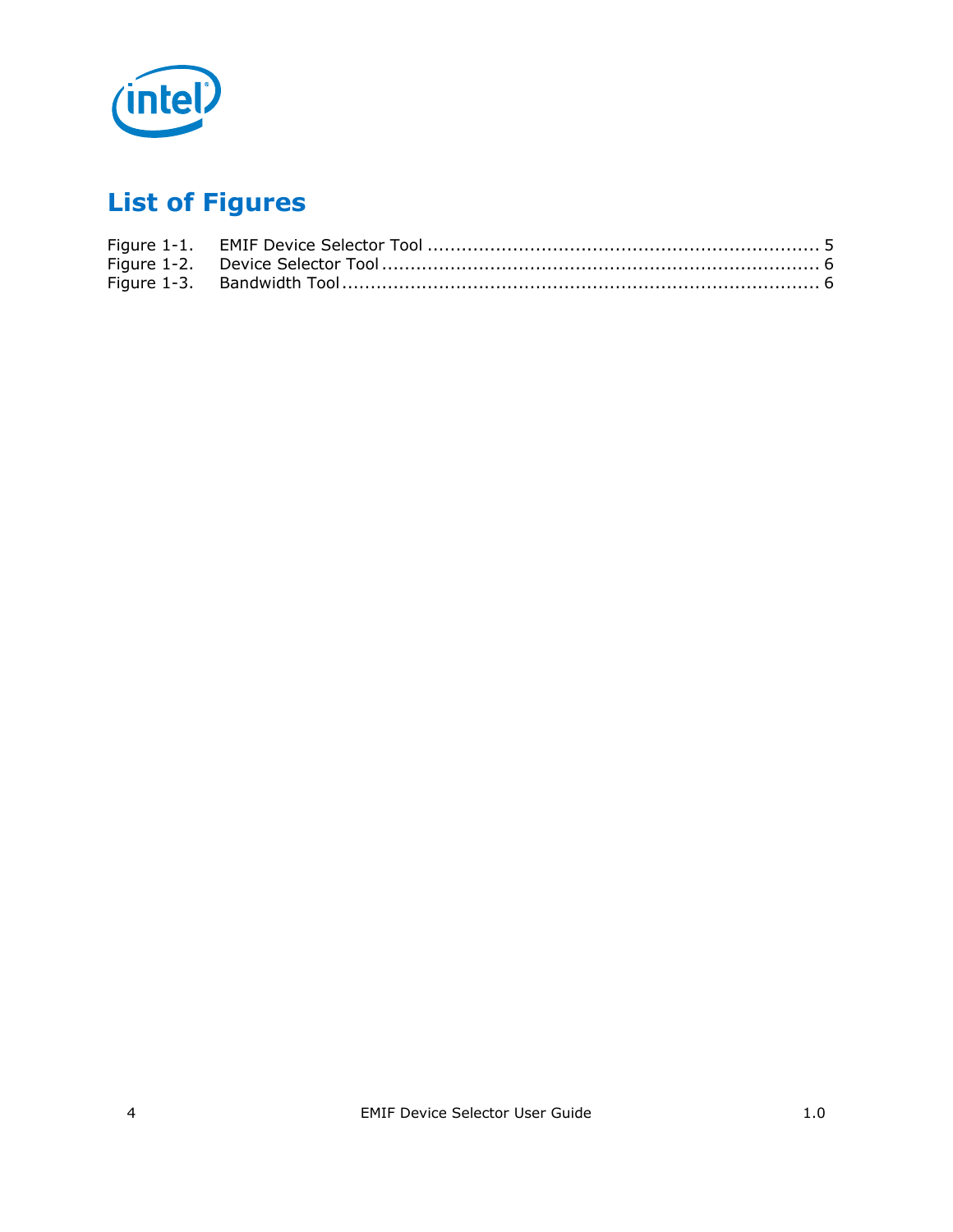

### **1.0 About the EMIF Device Selector Tool**

<span id="page-4-0"></span>Device selection can be challenging because it can be difficult to estimate the I/O bank requirements for your application's memory interfaces: the number of available I/O banks varies across FPGA products and devices, and I/O bank utilization varies for each memory interface depending on protocol, interface width, memory format, and number of ranks. The External Memory Interfaces (EMIF) Device Selector Tool helps you to select Intel® FPGA products and devices based on your application's external memory interface and transceiver requirements.

#### <span id="page-4-1"></span>**Figure 1-1. EMIF Device Selector Tool**

| (intel) FPGA                                                                        |                                                                                                                                                                                                                                                                                                                                                                                                                                                                                                                                                                                                                                                                                                                                                                                                                         |
|-------------------------------------------------------------------------------------|-------------------------------------------------------------------------------------------------------------------------------------------------------------------------------------------------------------------------------------------------------------------------------------------------------------------------------------------------------------------------------------------------------------------------------------------------------------------------------------------------------------------------------------------------------------------------------------------------------------------------------------------------------------------------------------------------------------------------------------------------------------------------------------------------------------------------|
| <b>EMIF Device Selector</b><br><b>Intel Corporation 2019</b><br>All Rights Reserved | <b>Welcome to the EMIF Device Selector</b><br>This tool assists you in selecting an Intel Agilex, Intel Stratix 10, or Intel Arria 10 device based on your memory interface/bandwidth requirements<br>- Users must compile their design in the Quartus Prime software for optimum device selection and I/O utilization<br>-- This tool provides preliminary assistance in calculating the number of I/O banks needed to implement your memory requirements<br>- This tool also assists you in determining the number of interfaces needed to meet your bandwidth requirements<br>-- This tool assumes that all possible speed specs are available to all memory protocol and configuration, for accurate information<br>on supported speed per configuration and protocol, you must refer to 'EMIF Spec Estimator Tool' |
| Device Selector<br>Tool                                                             | Run the Device Selector tool to determine which Agilex, Stratix 10, or Arria 10 devices meet your requirements                                                                                                                                                                                                                                                                                                                                                                                                                                                                                                                                                                                                                                                                                                          |
| Bandwidth Tool                                                                      | Run the Bandwidth tool to determine the number of Stratix 10 or Arria 10 memory interfaces you will need to achieve a desired bandwidth<br>This option is recommended for those who need assistance getting started in determining what memory interfaces will allow them to hit their desired bandwidth                                                                                                                                                                                                                                                                                                                                                                                                                                                                                                                |
| User Guide<br><b>Enable Macros for this tool to work</b>                            | <b>EMIF Device Selector User Guide</b><br>The EMIF Deveice Selector User Guide provides detailed information on how to utilize this tool and its features                                                                                                                                                                                                                                                                                                                                                                                                                                                                                                                                                                                                                                                               |

The EMIF Device Selector Tool assists you with selecting a device based on your EMIF requirements by calculating the number of I/O banks and sub-banks required. The tool takes as input your fabric EMIF requirements and outputs the number of I/O bank and sub-banks required to implement these interfaces The tool provides a list of devices that support your EMIF requirements. The tool also allows you to include HPS EMIF into your I/O bank and sub-bank utilization. You can use the EMIF Device Selector Tool for Intel Agilex<sup>®</sup>, Intel Stratix® 10, and Intel Arria® 10 devices.

**Note:** The EMIF Device Selector Tool is helpful to identify suitable packages for specific fabric EMIF (non-HPS) requirements.

The EMIF Device Selector also offers a Bandwidth feature, which determines the number of interfaces that a you need based on a given bandwidth number. If you know that you need to achieve a certain bandwidth, the Bandwidth feature a good starting point to estimate your memory interface requirements. The bandwidth tool is currently available only for Intel Stratix 10 and Intel Arria 10 devices.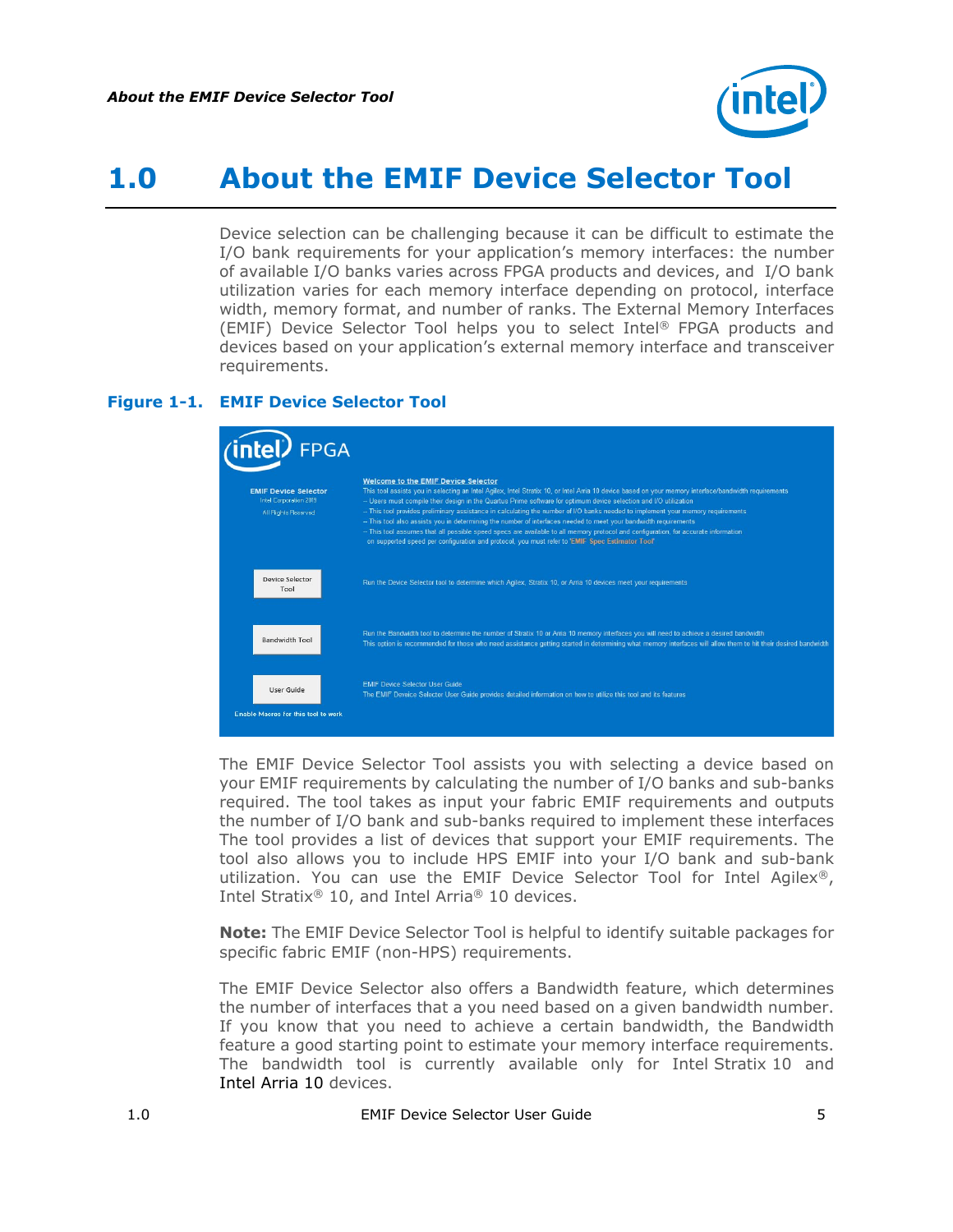

# <span id="page-5-0"></span>**2.0 Entering Your Requirements into the EMIF Device Selector Tool**

- As depicted in [Figure 1-1,](#page-4-1) from the EMIF Device Selector Tool's introduction page, you can select either the Device Selector Tool or the Bandwidth Tool. The introduction page also provides links to Intel Stratix 10 and Intel Agilex floorplans for details on I/O bank placement, orientation, and continuation.
	- 1. Device Selector Tool: You can select the Device Selector Tool to directly enter the desired number of fabric memory interfaces and a selection for HPS memory interface, as well as selections for other memory configuration parameters.

#### <span id="page-5-1"></span>**Figure 2-1. Device Selector Tool**



2. Bandwidth Tool: You can select this tool to determine the number of interfaces you'll need based on a desired bandwidth in Gbps (Gigabits per second)

#### <span id="page-5-2"></span>**Figure 2-2. Bandwidth Tool**

| Device Family                 |                  |               |                               |
|-------------------------------|------------------|---------------|-------------------------------|
| Stratix $10 - $               | Submit           | Clear         | Cancel                        |
| Desired Bandwich<br>Course 11 | Memory Protocol  | <b>Window</b> | Desired Controller Efficiency |
|                               | DDR <sub>4</sub> | 90            |                               |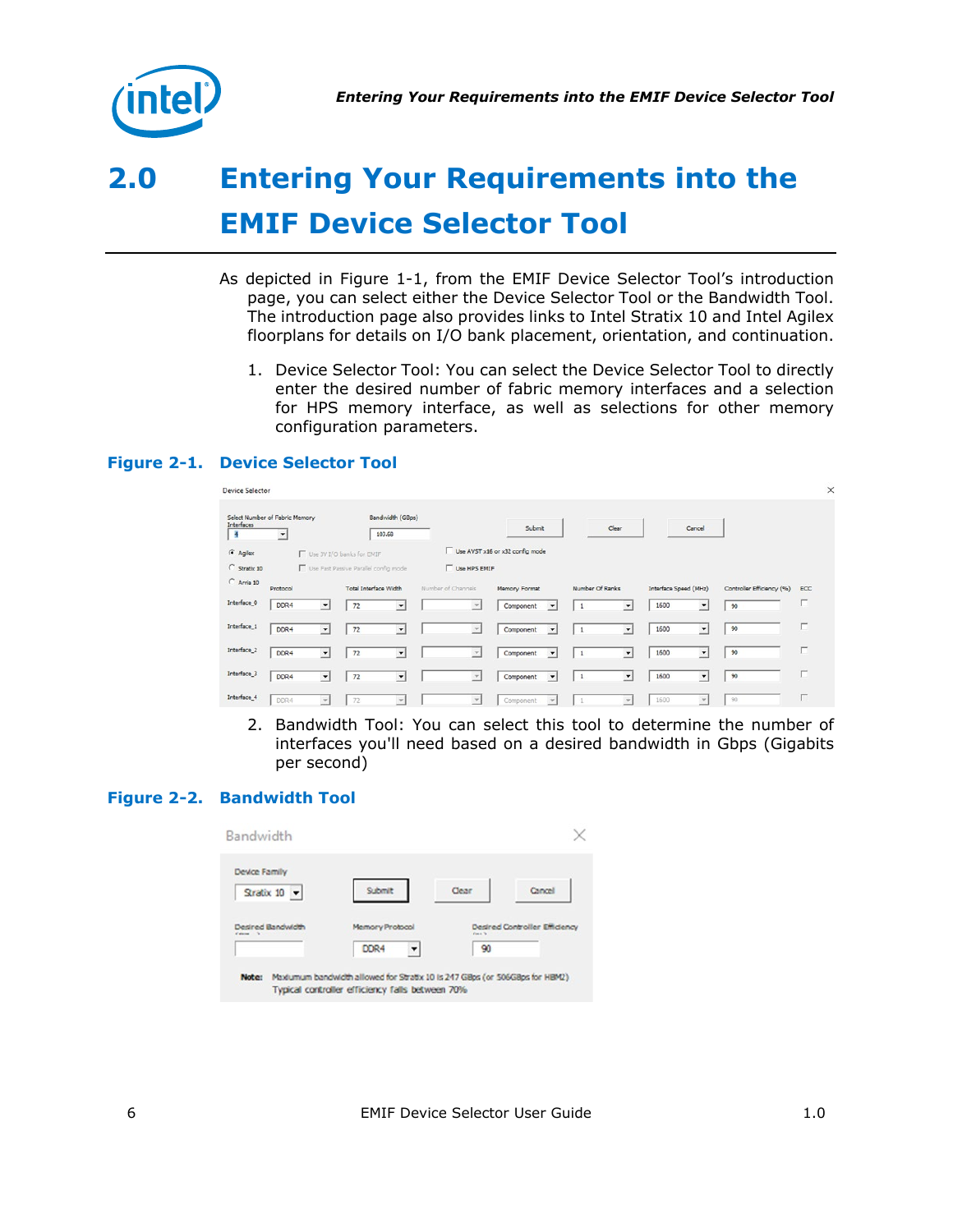

### **2.1 Device Selector Tool**

<span id="page-6-0"></span>After you select Device Selector Tool on the introduction page, a separate configuration GUI opens up as shown in [Figure 2-1.](#page-5-1) The Device Selector Tool has customizable parameters and a built-in bandwidth calculator for the values you input into the tool. You can toggle the number of interfaces and the device family you want to use. Below are the parameters that you can select.

• **Select Number of Fabric Memory Interfaces:** Enter the number of fabric (non-HPS) memory interfaces you want to implement.

- **Bandwidth (Gbps)**: Enter the desired bandwidth value.
- device selection: Select your choice of a device family.

• **Use 3V I/O banks for EMIF**: Enable this option to use any 3V I/O banks available to implement your EMIF requirements. This option is only available for Intel Arria 10 devices.

• **Use Fast Passive Parallel config mode**: Enable this option if your application uses Fast Passive Parallel config mode. Fast Passive Parallel config mode uses I/O config banks (Bank 2A) making the bank unavailable for EMIF use. This option is only available for Intel Arria 10 devices.

• **Use AVST x16 or x32 config mode**: Enable this option if your application uses an AVST configuration scheme. The banks assigned for AVST are not available to implement fabric EMIF memory interfaces. The unavailable banks are used to implement an AVST x16 or x32 configuration scheme. The location of configuration bank(s) is fixed and unique for each product family. For more accurate location information, please refer to the Intel Stratix 10 and Intel Agilex floorplan information links on the introduction page

• **Use HPS EMIF**: Enable this option to implement if your application has an HPS EMIF interface, which will cause certain I/O banks to become unavailable for additional fabric EMIF use (the banks that are "unavailable" are the ones used to implement the HPS EMIF).

• **Protocol**: This option lists available protocols such as DDR4, QDRIV, DDR3, HBM2, RLDRAM3, QDRII depending on device selection.

• **Total Interface Width**: Use this option to select the total interface width for each interface.

• **Memory Format**: You can choose memory format for your configuration using this option.

• **Note**: If you select Ping Pong PHY format, you must input the total interface width of the combined DDR3/DDR4 interfaces. For example, 2 x16 DDR4 interfaces is equivalent to 1 x32 Ping Pong PHY DDR4 interface.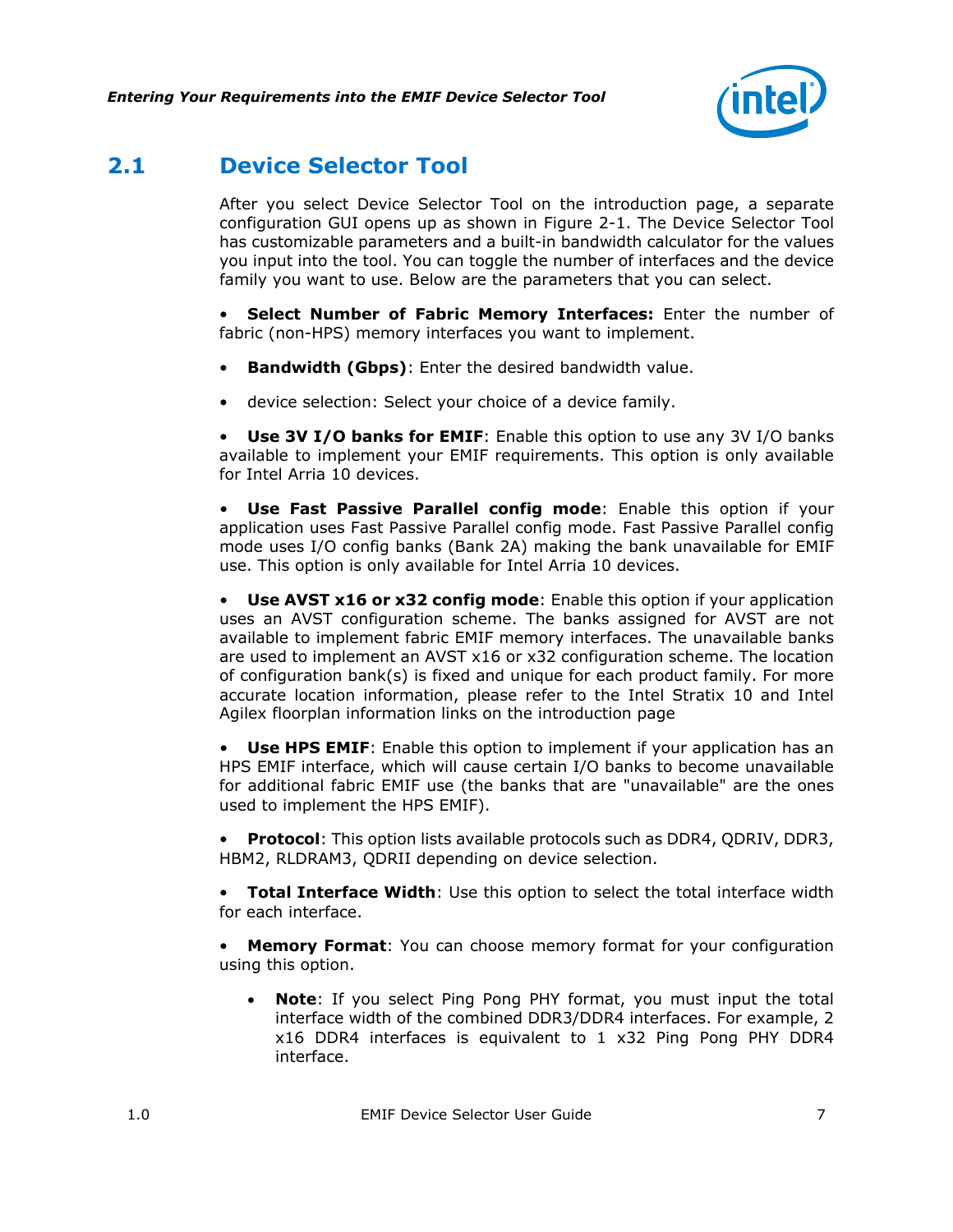

• **Number of Ranks**: Use this option to select number of ranks such as 1, 2, or 4.

• **Interface Speed (MHz)**: Use this option to enter the interface speed. The values available are based on protocol.

• **Controller Efficiency (%)**: Use this option to enter the desired efficiency.

<span id="page-7-0"></span>• **ECC**: If you want to allocate a part of the memory interface and dedicate it to Error Checking and Control, you can check this corresponding box in the interface row. When you enable ECC, 8-bit ECC is added on top of your selected interface width.

### **2.2 Bandwidth Tool**

The Bandwidth Tool is an addition to the larger Device Selector Tool. This tool allows you to estimate the number of memory interfaces needed for a specified bandwidth. The GUI has four changeable parameters:

**Device family**: Use this option to select the device family.

**Desired bandwidth** (in Gbps): Enter the bandwidth value you want to achieve.

**Memory Protocol**: Use this option to select your choice of memory protocol.

**Desired Controller Efficiency**: Enter the controller efficiency you're aiming for. The default is to 70%.

After you enter device family, a bandwidth, and choose the protocol and efficiency, press **Submit**. The Device Selector Tool GUI calculates the given parameters and tries to match the bandwidth as closely as possible (always rounding up and never down) with a certain interface combination.

#### **Equation 1. Bandwidth Algorithm**

The used algorithm for bandwidth in the Bandwidth Tool is as follows:

| Bandwidth in $Gbps =$ | Number of bits in Interface $\times$ Datarate $\times$ Frequency in MHz $\times$ EJJictency $\%$ | 100 |
|-----------------------|--------------------------------------------------------------------------------------------------|-----|
|                       | 1000                                                                                             |     |

Datarate value is set to 2.

 $\frac{1}{2}$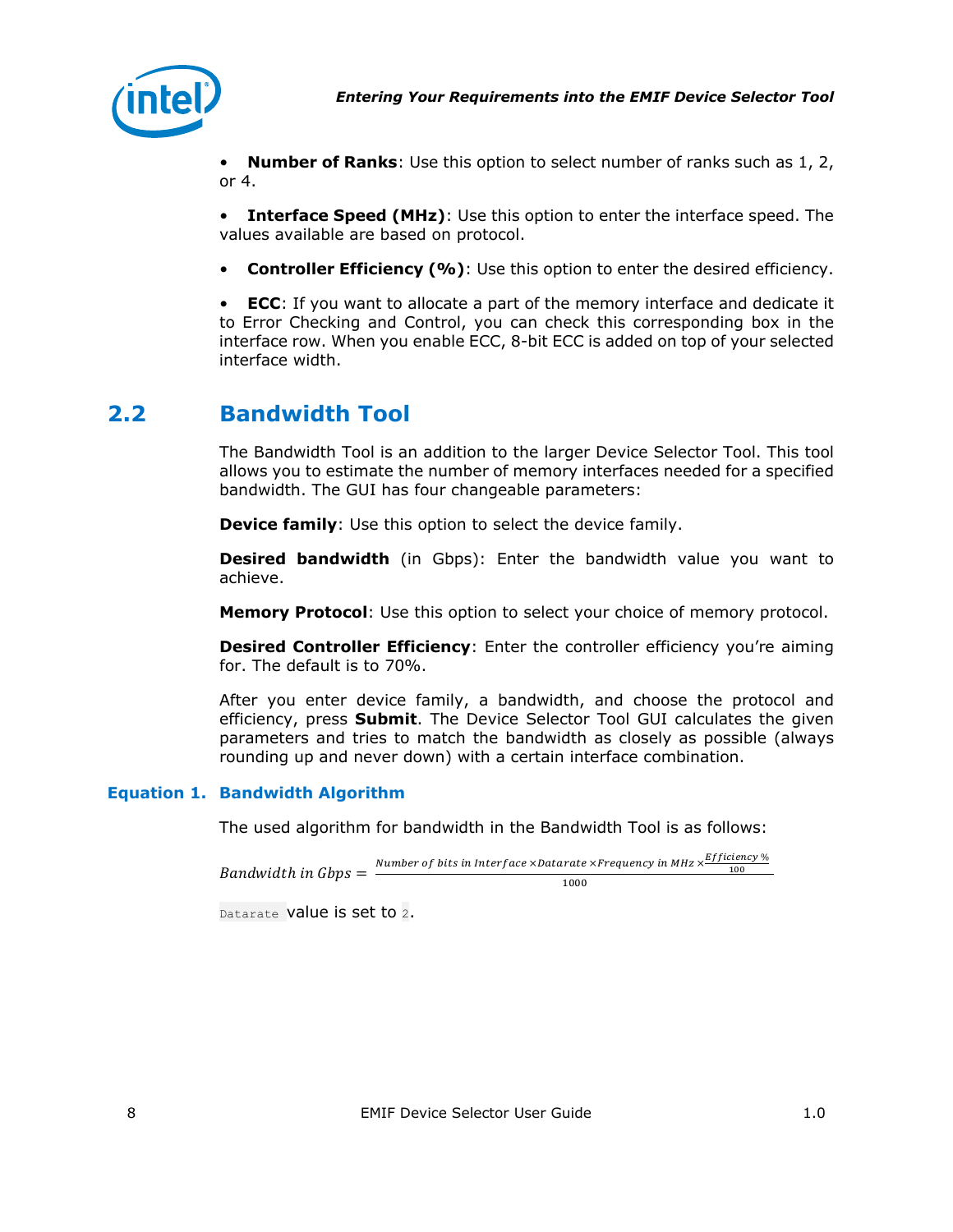

### **3.0 Results**

<span id="page-8-0"></span>After you click **Submit**, the EMIF Device Selector Tool identifies the device and package combinations that support your memory interface requirements and provides the number of remaining GPIO and transceiver channels available. It also helps you determine the number of interfaces you will need to achieve a desired bandwidth. Note that you must compile their design in Quartus for optimum device selection and I/O bank utilization.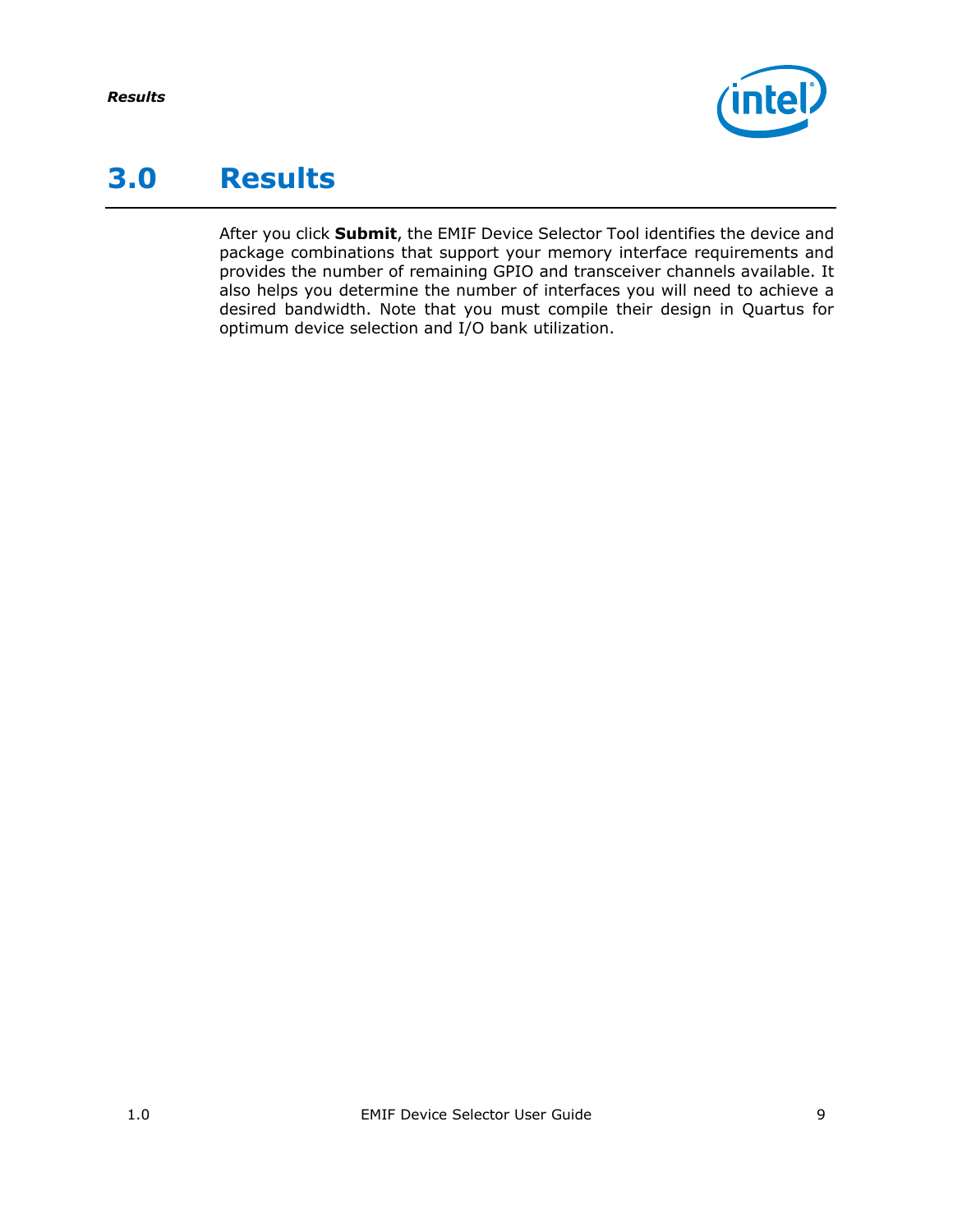

### **4.0 Error Handling**

<span id="page-9-0"></span>If you encounter a VB error or compile error, Visio drawing support might be missing from your installation. To fix this error, copy the VISOCX.DLL file into the installation directory.